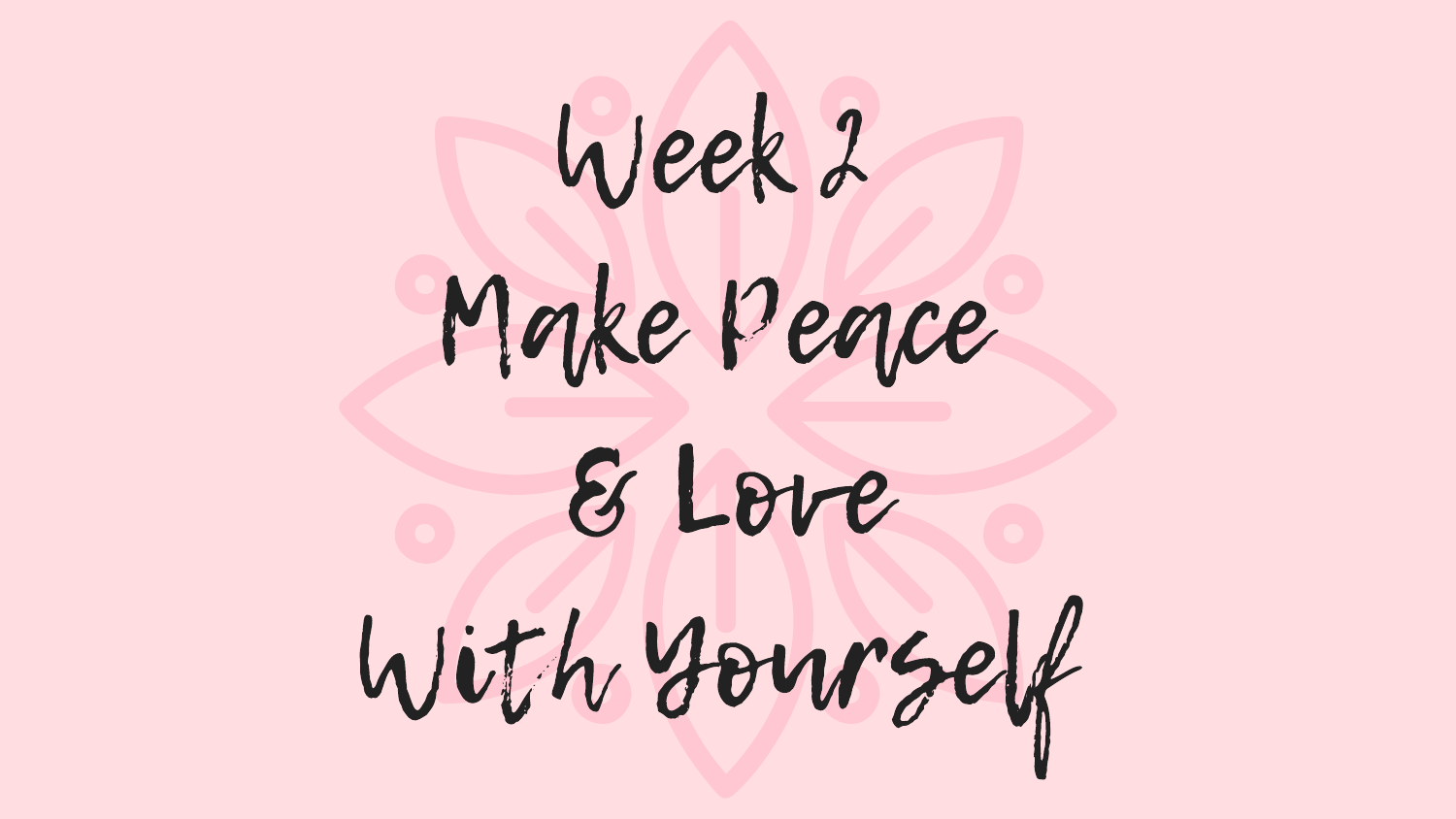Welcome to week 2 of the Sensual Self Love Program. I am so excited to begin this week, as it is one of extreme importance. We are diving into Self Acceptance, while working on Growth. Sometimes when we are fully devoted to our personal evolution, we forget to embrace where we are now. There is so much magick in the exact place you are, even if it is not quiet where you want to be (spoiler, we are humans and will ALWAYS be striving for more, which is a good thing). By being where you are now, you are learning something that you Soul has needed to know. There is a message, a lesson, and of course many blessings. We are are diving into appreciation, and changing the way you view your current situation. When you shift your vibration- you shift your reality. We are going to focus on bridging the gap. We are so much more in control of how your life unfolds than we have been taught to believe. Acceptance is a practice, and a Heart centered one at that. It takes humbling the ego mind, surrendering to the present, and listening to your Heart. But when you fully embody acceptance, your perception begins to shift. You begin to love yourself, because you can actually appreciate who you are- and know that you are still actively striving to be better. The two can, and do, coexist. This month is going to help you sort out & understand your emotions- and how they play a role in your overall Self Love Journey. Enjoy, and like always, be gentle with yourself as you move through this weeks exercises.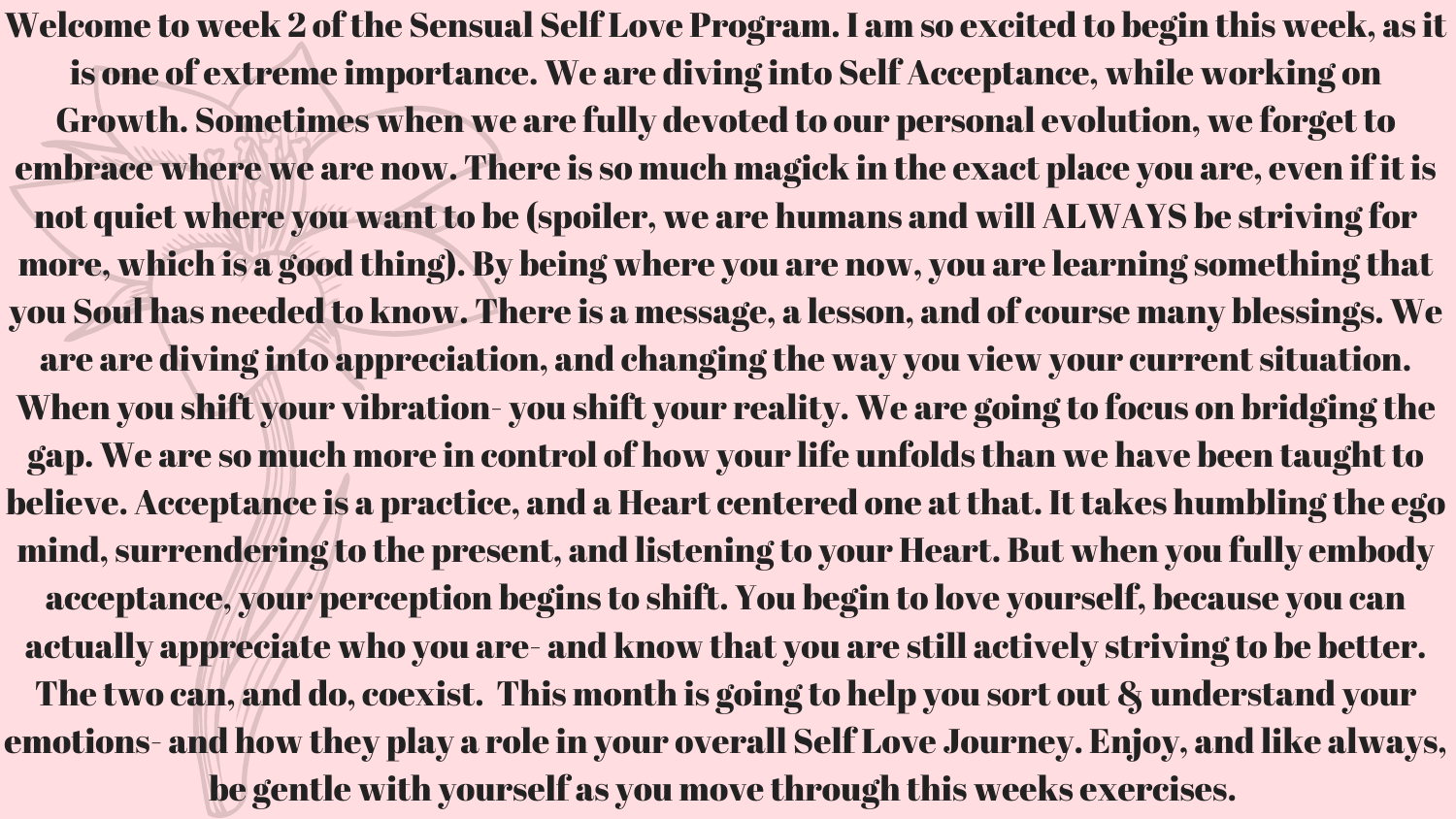Understanding Emotions

To really begin to appreciate yourself, you need to understand how your emotions work & serve you. We need to redefine your relationship with your Emotions. Emotions= Energy in Motion. When you have an Emotion, you are experiencing Energy moving through your body. Emotions that you have thought of as "positive" because they feel good, indicate experience that is aligned with your Soul/your Truth. While emotions that do not feel so good, are indicating an experience or situation that is out of alignment for you. We need the contrast so we can fully comprehend who we are. Which is not always fully enjoyable, but does lead to more clarity & deeper connection to the Truth of your being. When it comes to self acceptance and being at peace with who you are, one of the most fundamental aspects in coming to peace with your emotions. Did you know that an emotion that has not been provoked by negative thoughts only lasts 90 seconds in the body? This means thatif we did notjudge ourselves for feeling an emotion, the emotion would just pass through the body with minimal pain. Our thoughts & judgments about the emotions we feel is what causes all the pain & suffering. When we shift our perception of our emotions, we can begin to accept them, use them as tools, and ultimately begin to know ourselves better through the process. Feeling is good. It means you are alive, human & able to create. Lets look at each emotion on a scale so you can recognize whatis happening internally when you are feeling various emotions. No emotion is better than another, because they all serve a purpose in our evolution. The practice is to embrace them all, so we can fully accept ourselves.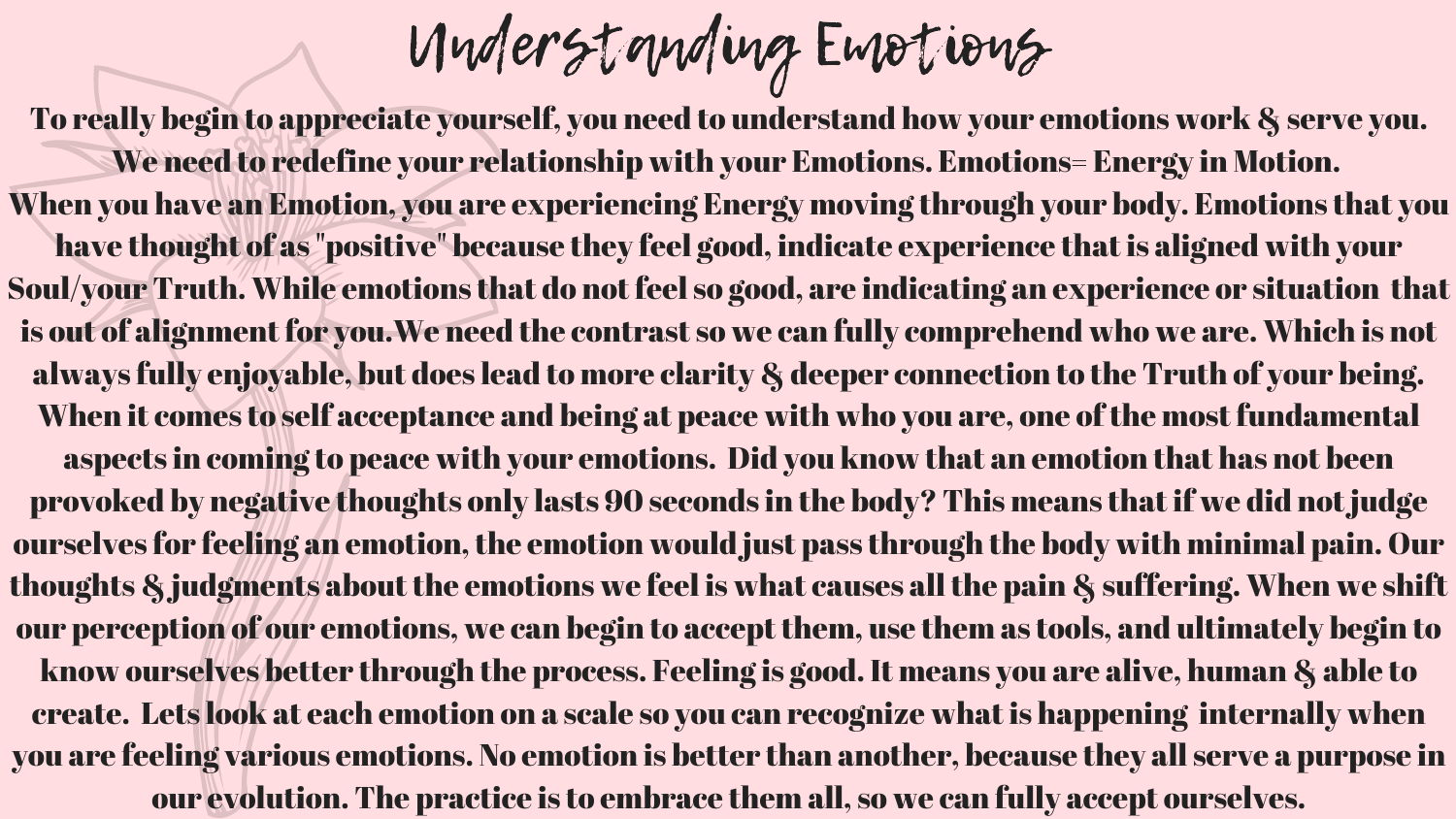| O                                     |               |             |
|---------------------------------------|---------------|-------------|
| <u>ain</u>                            |               |             |
| $\mathbf T$<br>ards                   | Freedom       |             |
| the                                   | joy           | Love        |
| ge.<br>and                            | passion       | Empowerment |
| ry"                                   |               | happiness   |
| sion.                                 | hopefulness   | belief      |
| our                                   | positivity    | permision   |
| $\overline{\mathcal{L}}$<br><b>OP</b> | impatience    | worry       |
| OW                                    | anger         |             |
| re                                    |               | jealousy    |
| ext                                   | insecurity    |             |
| eek                                   |               | guilt       |
| ising                                 | powerlessness |             |
| <b>Ins</b>                            |               |             |
| $\mathbf{L}$                          |               |             |

When you begin to observe your emotions as tools, you begin to understand & accept them better. This chart shows where certain emotions resonate, from good feeling to low feeling. If you can identify where your emotion is, you can learn how to move it towa where you would rather be. The easy part is always seeing it on chart, the harder part is using this information & creating chan For instance, if you are in a relationship (romantic or platonic) a you constantly find yourself hanging out in the "impatient / wor range, the next step would be to shift your perspective to permiss These Energetic shifts happen when you are focused on raising **y** vibration & feeling better. This may require letting things go, changing things completely, focusing more energy on yourself, anything in between. The key here is to let yourself change & flo without putting to much pressure on yourself. It is ok to be whe you are at. You are getting more information about what your next step is & how you should respond. Observe your Emotions this w & see where you can make some shifts. Listen to the audio on "Rai your Vibration through Self Love, " and then answer the Questions below to help you get a better understanding of where you are.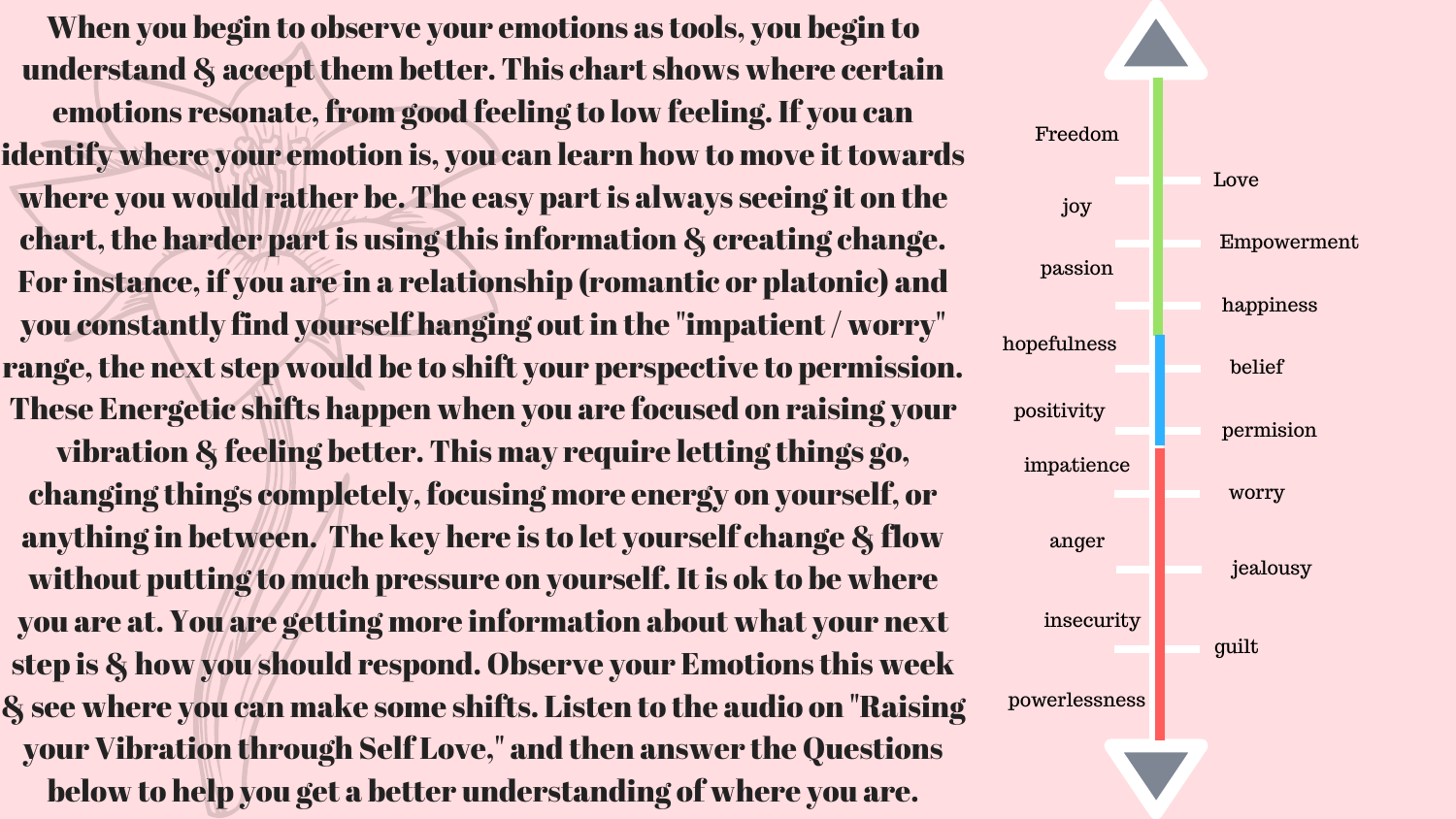When do you find yourself giving others your Power?

When do you feel most empowered?



What energizes you & leaves you feeling high vibe?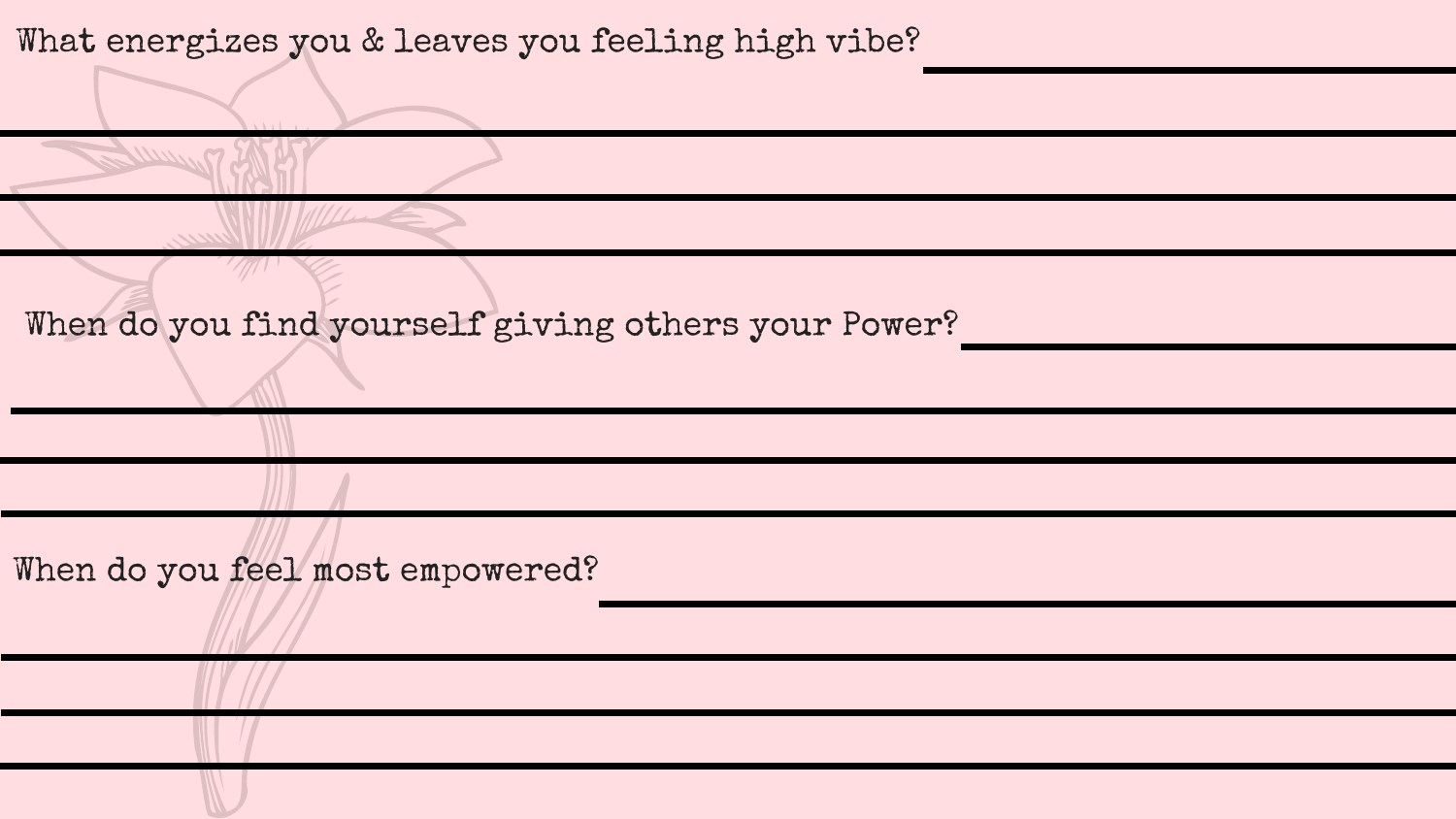### What does your ideal morning routine look like?

What is most important for you to feel content? Success, Love, Connection, or something else? Explain.

How can you shift your vibration easily?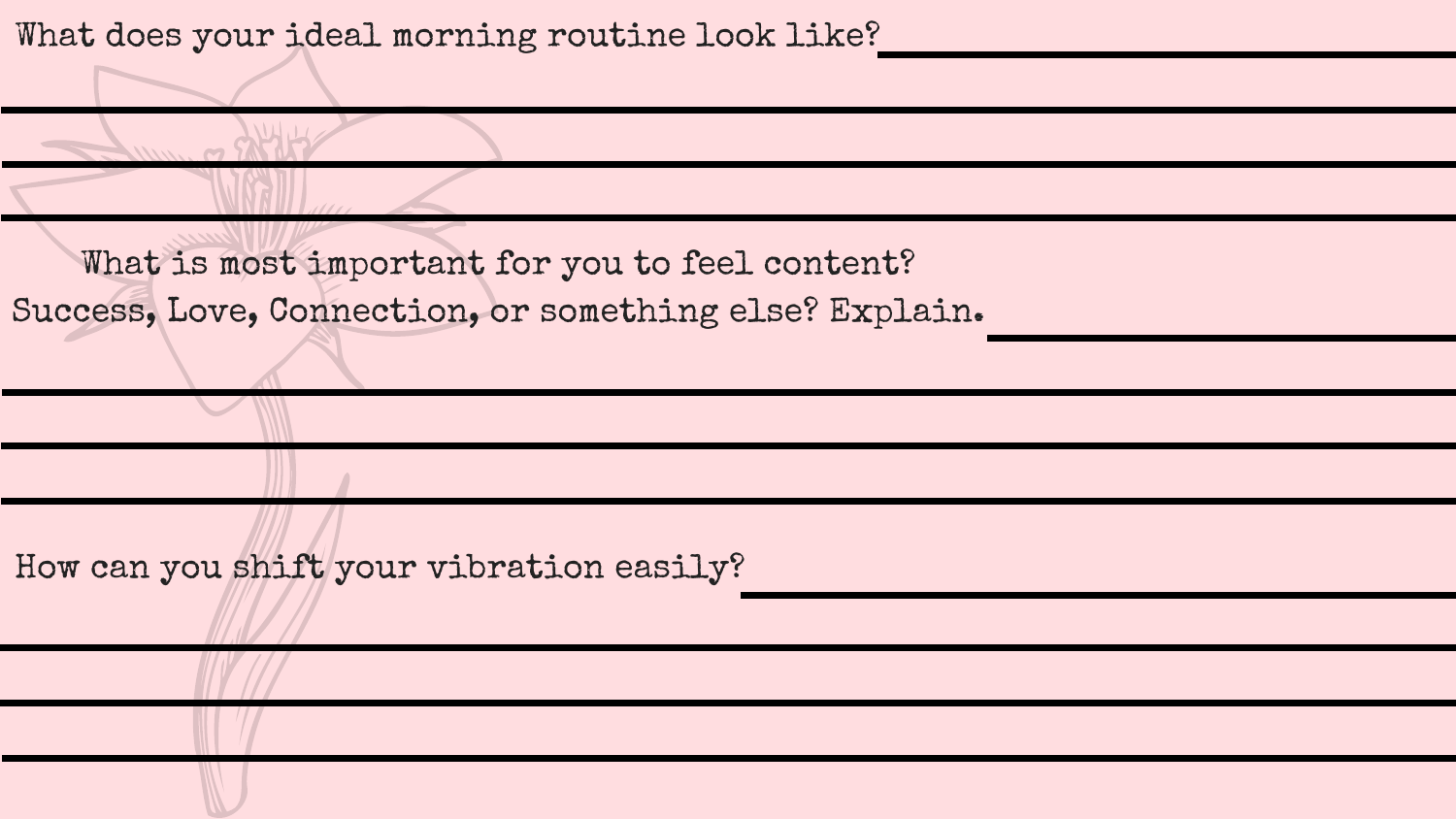### Bridge the Gap

As you begin to notice the areas in which you let your Power slip, or maybe even feel a little insecure, the medicine is going to be, to be as gentle with yourself as possible. Allow yourself to be slow flowing & know you are exactly where you are suppose to be. There is no rush to be anywhere, or anyone. You are following your path, and it has brought you here to grow.  $\blacktriangleright$  So don't worry about the pace or where you think you should be, and surrender to this beautiful process. The only way we can fully show up for ourselves, is with love & compassion. Each morning before you get out of bed, place one hand on your heart, one on your belly- and ask yourself if you can show up fully with love for your Being. When we are feeling good, and operating from our place of love, we will be able to show up more fully. So much of this process is accepting what we can not control, and making the shifts where we can. One thing that quickly up-levels our vibration is Gratitude. The feeling of gratitude is so high, and so pure, that when we feel it, and Truly feel it, we are able to shift our vibration super quick. Having a solid gratitude practice will quickly change the overall quality of how you feel, and ultimately your life. When you begin to feel the Power you hold, as a creator & as an individual just Being, your life will become fully yours. You will begin to utilize this Power in your daily life. And you will begin to feel more empowered in who you are on a physical, mental, and emotional level. Do the "Gratitude is My Attitude" Guided Meditation, and then continue with week 2.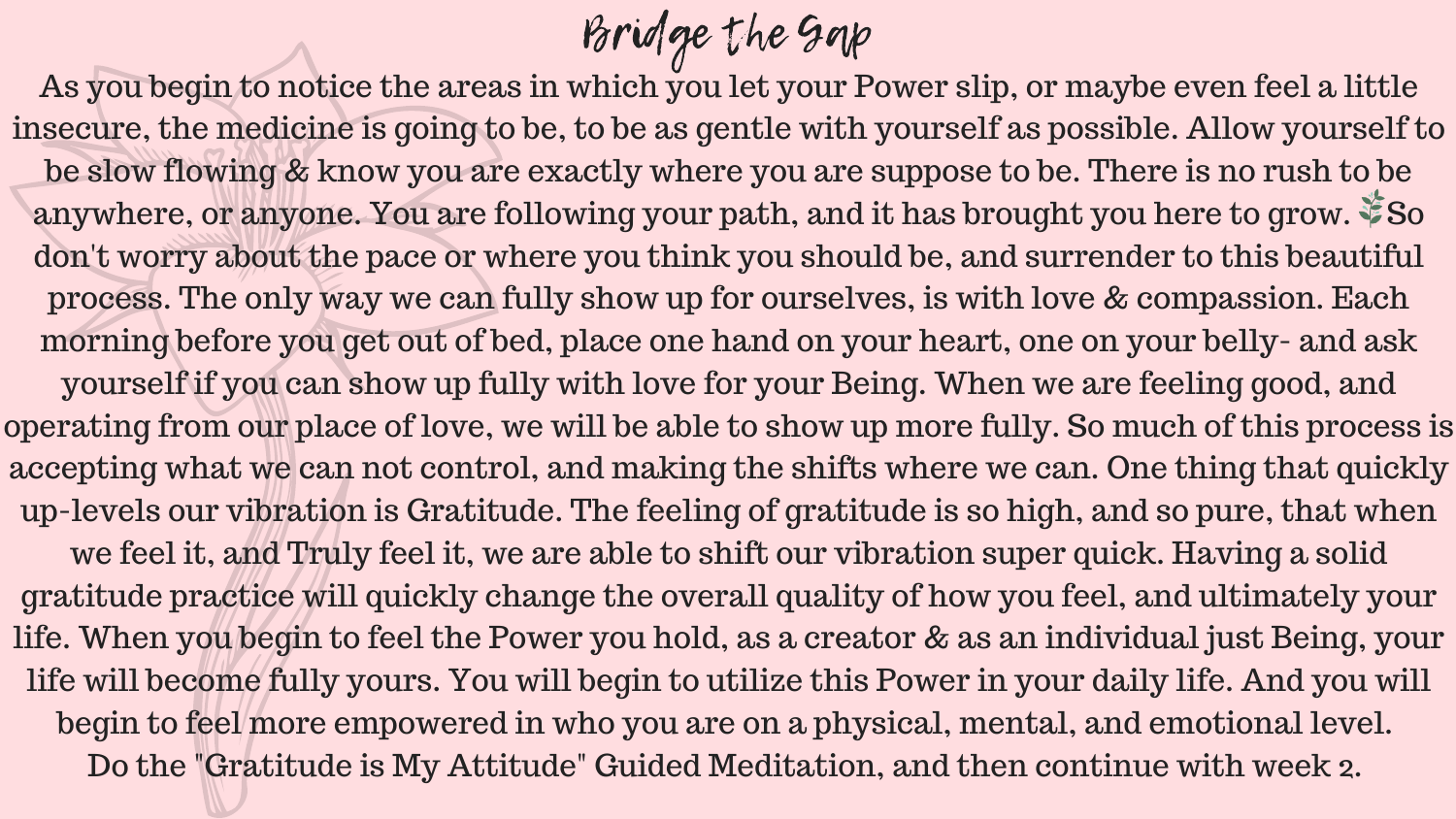# Gratitude Ritual

journal

Make sure you do the "Gratitude is My Attitude" guided meditation before you begin this ritual.

What you will need:

pen crystal of choice Sit down with your paper, pen & crystal. Open the ritual by taking 10 deep breaths & exhaling out everything that no longer serves you. Imagine each exhale is cleansing your body & opening you up to the Truth of your Love & Expansion. When you feel centered in your body open your eyes & grab your pen & paper. Write down 15 + things that you are full body grateful for. We are going to do a visualization exercise. Go through the list & feel each one of these things in your body. See it in your mind, take note of how it makes you feel, and allow it to surge. Feel the gratitude grow in your heart & raise your Spirit. When you have completed the full list, take a moment to examine how you feel. Notice how Gratitude resonates in your body. Then, take the crystal in your hand- and imagine yourself infusing this crystal with your Gratitude. Feel the Energy run from your fingers, into the crystal. Allow this to become a symbol of your Gratitude, and all of the things in your life you have to be grateful for. You can carry this with you at all times, and tap into its Gratitude Energy anytime you need it. End the ritual by journaling about the way Gratitude makes you feel, and how you can use this Energy as a tool for Self Empowerment.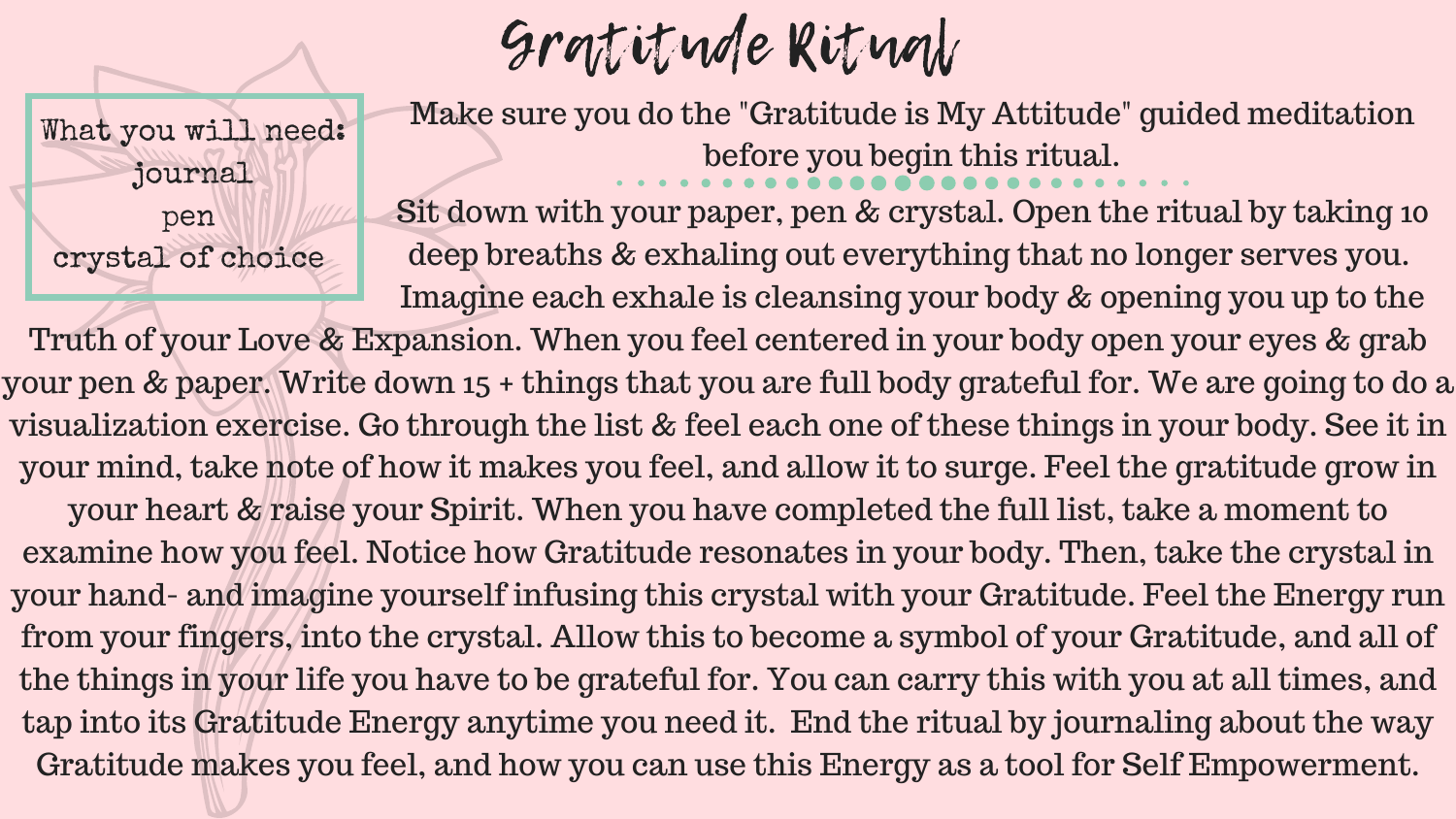Self Empowerment

What does being Empowered mean to you? I have found that Empowerment is very different for each person. Some people feel Empowered by being naked, some by being fully clothed. Some people find their Empowerment in working a lot, some in working as little as possible. Their is no right or wrong way to be Empowered. The only thing that matters is that you allow yourself to be Empowered. That you figure out the things that make you feel Powerful, and utilize them in your DAILY life. It is not enough to be Empowered every now & then, or in certain situations. We want Empowerment to be the forefront of every action, of every day. When we live Empowered, we live our Truth. We are not worried about what others think, do or say- because we know how powerful & complete we are on our own. We may look outward for opinions, but never for confirmation. We may crave attention, but never approval. This is what being Empowered feels like. Knowing you are perfectly taken care of & held, no matter what is going on in Life. Empowerment is a state of mind, a feeling & away of living. It is also a choice. When we find Empowerment in Ourselves, we become the Queen of our own lives. We sink into self appreciation & fall in alignment with our Truths. We begin to rely on ourselves rather than the praise & approval of other people. One challenging aspect for Empaths can be mixing your own energy up with other people. Listen to the "My Mood, My Power" audio and then continue week 2.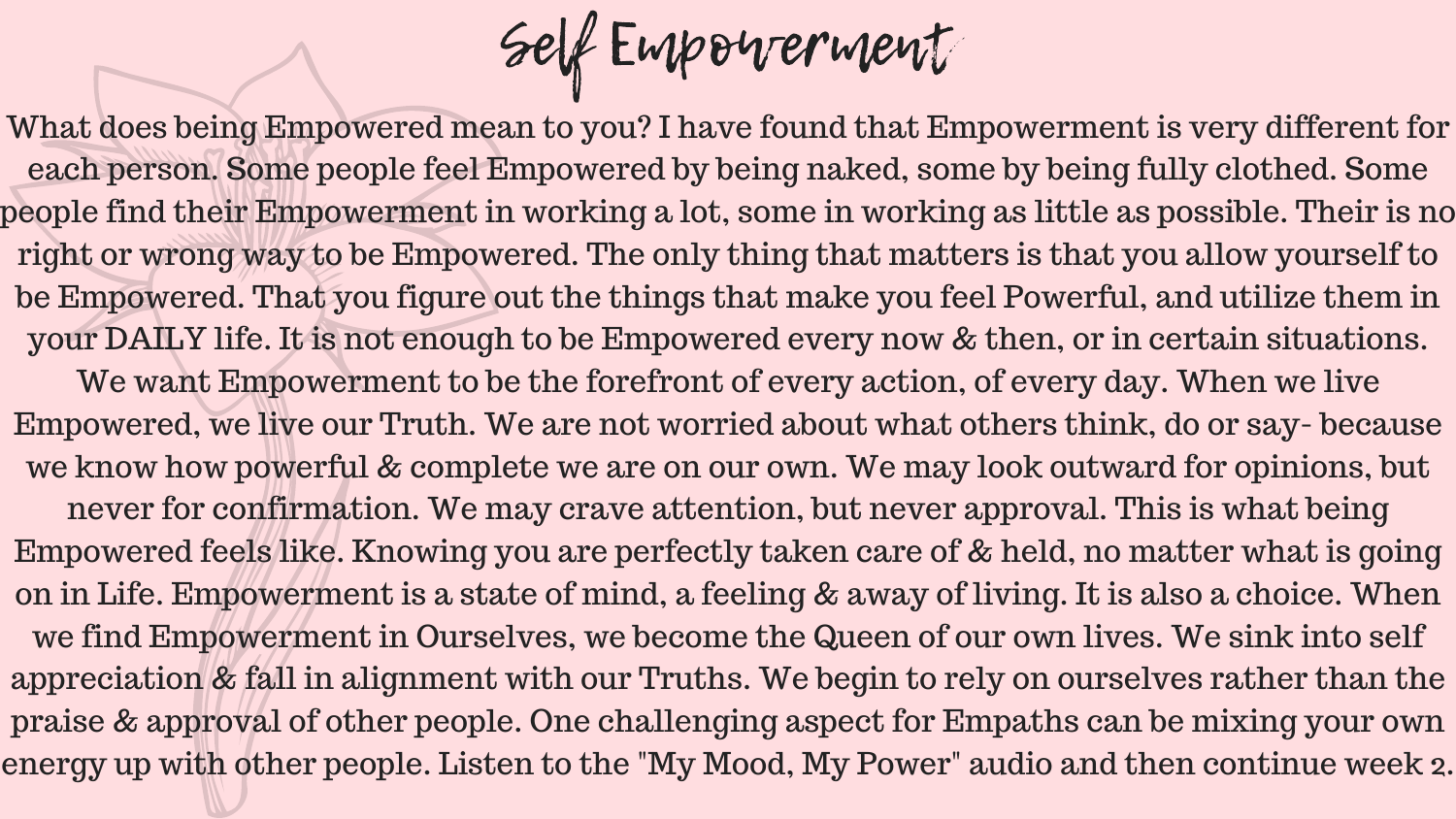## Creative Power

So much of our Creative Power stems from how we are feeling about ourselves. Our Feminine Energy is directly connected to our Creativity & Creative Power. We have to be in our Feminine Flow, allowing ourselves to move & dance through life at our own rhythm. But to achieve this level of Flow, we have to be standing deep in our Power. Which requires the Divine Masculine Energy to be at play. The Masculine Energy creates a container for the Divine Feminine to play in. With out the Masculine Energy there, we will not feel safe, or secure enough to shine and share our Truth. Insecurity is a direct relation to the lack of Divine Masculine Energy in works. When this is happening, you may feel scared or unsure of yourself. You may feel like you want to create, or want to share- but you are not sure where to begin or how to get your message across. You may want to show the world your art and your Magick, but be scared or worried about how others will respond to you. This is just a sign that your Masculine Energy needs some love and attention. That you need to focus on your Power, and create a more Empowered way of showing up for yourself. We will dive deeper into this topic in week 6, but I want to give you some tools to help you understand how your Creative & Structured Energies meet. One can not exist with out the other. Like all things in the Universe, the contrast compliments & provides for each other. With out the Masculine Energy, the Feminine cannot create. With out the Feminine, the Masculine has no purpose. Both are beautiful, and both serve us on all levels.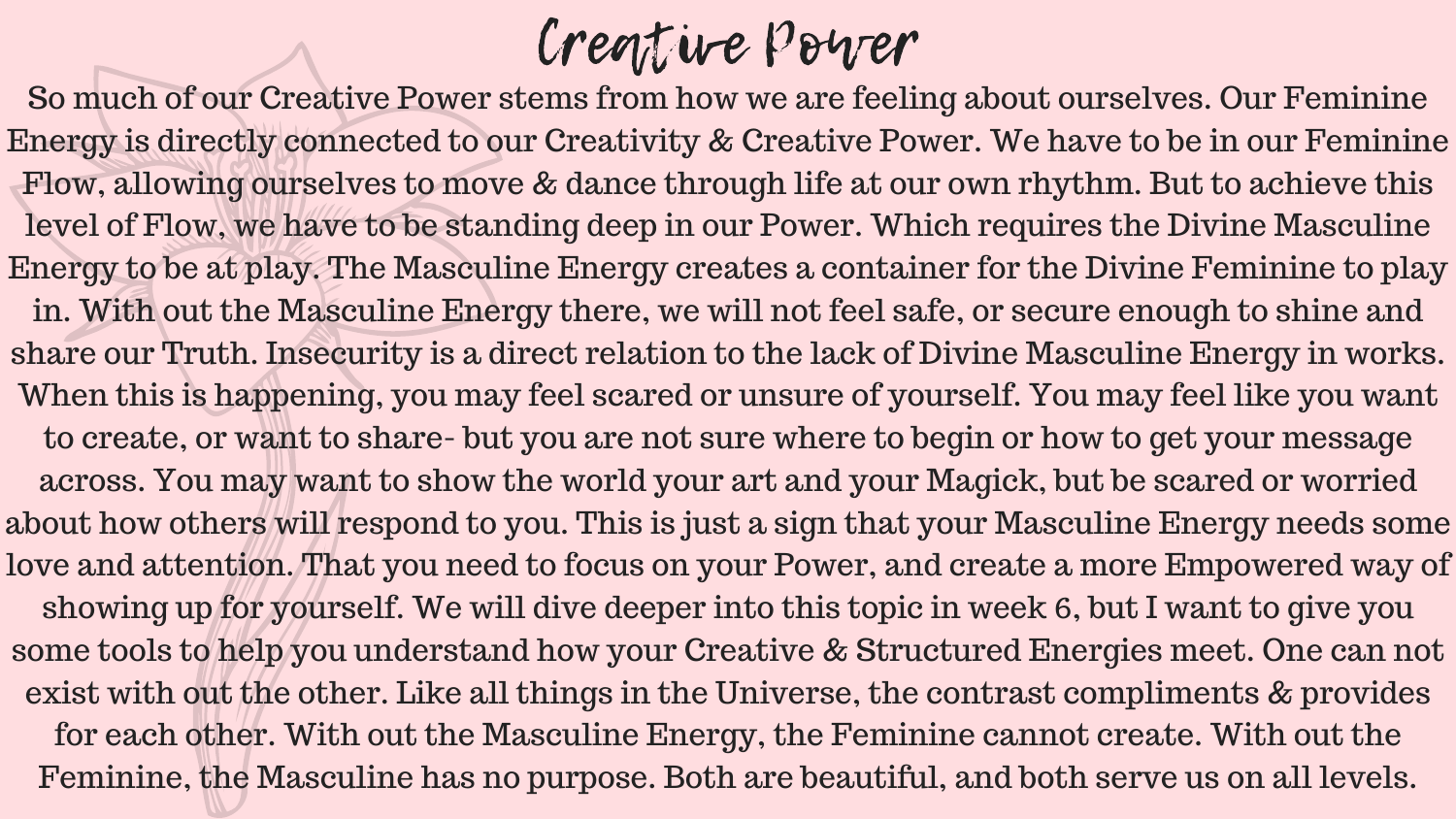To understand the Masculine structure, is to be ok with who you are & what you need. To honor your needs as the arise, and KNOW that you have the Power to provide what you need for yourself. When you know this Power is at play for you- you will feel Free enough to be the Creatrix that you are. Masculine Energy rules Permission. You have to approve of yourself, your art, your creative ideas.. everything. You have to stand up & say yes to yourself. Every time. But how do upu get to this place of confidence & self assurance?

1. Changing your Mindset. Going back to week 1 rewriting the story you have about your ability to show up & provide for yourself.

2. Connecting to & changing the way you view the Masculine Energy.

3. Owning Yourself FEARLESSLY.

Even when you feel scared or nervous, witness those Emotions, allowing them to flow in & out, and then look at the story. You are not defined by your thought or Emotions, but they give you information on where you are at, and where you want to go. Take this & map it out so you know how to feel & operate with this Power. We all have both Masculine & Feminine Energy with in us. The goal is to let them both serve us as we Grow on our path. There will be times when we are more Masculine focused, and times when we are more Feminine focused- depending on where we are at in our Life & what is going on. As long as you are feeling your Power, you will be on the right track to make massive changes in your life. Listen to the "Divine Masculine" audio and then answer the questions below.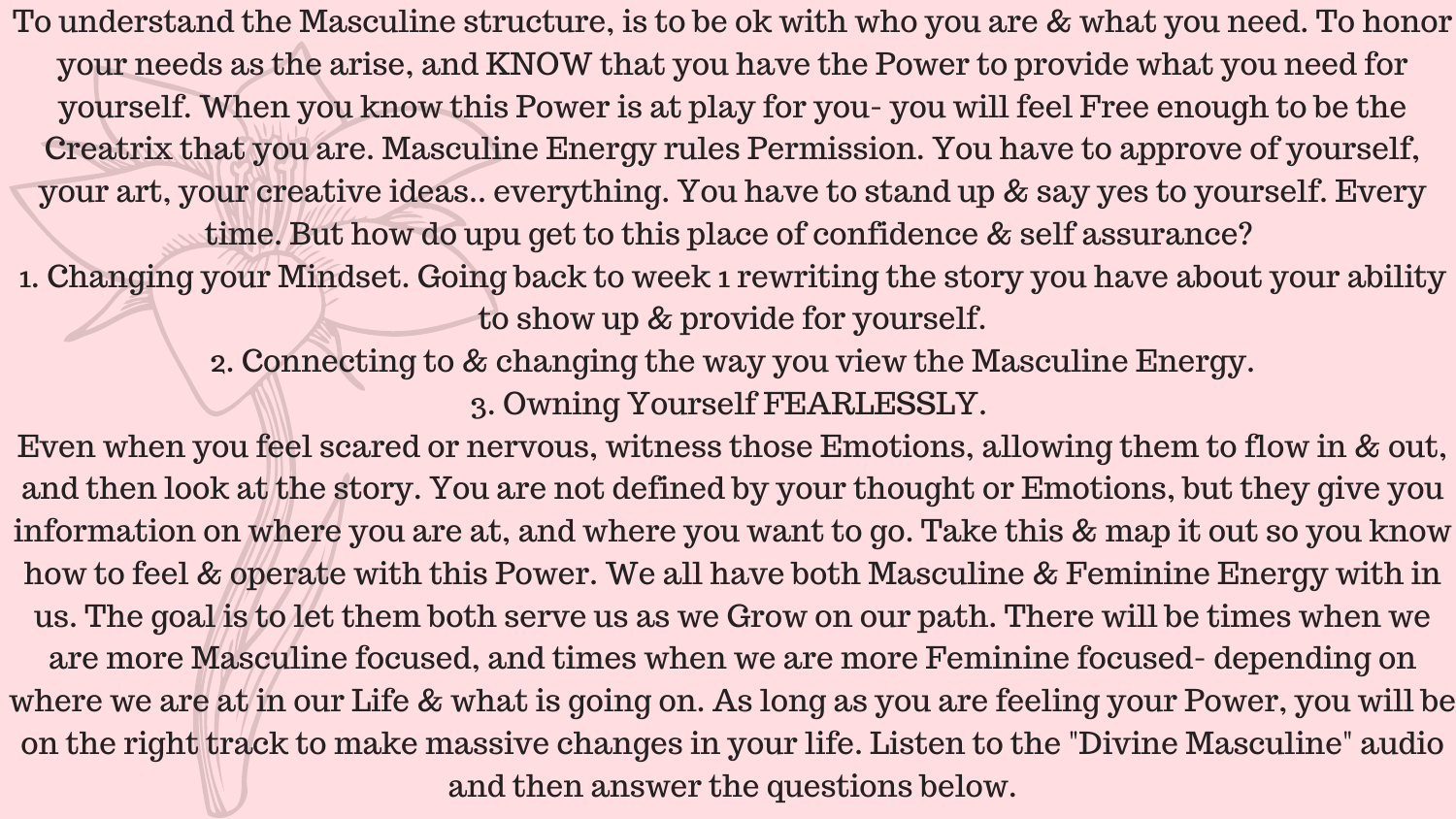In what areas can you allow the Divine Masculine to serve you, that you have not been?

What ares of your life have you been playing small?

How can you deal with your insecurities in a healthy & confronting way?

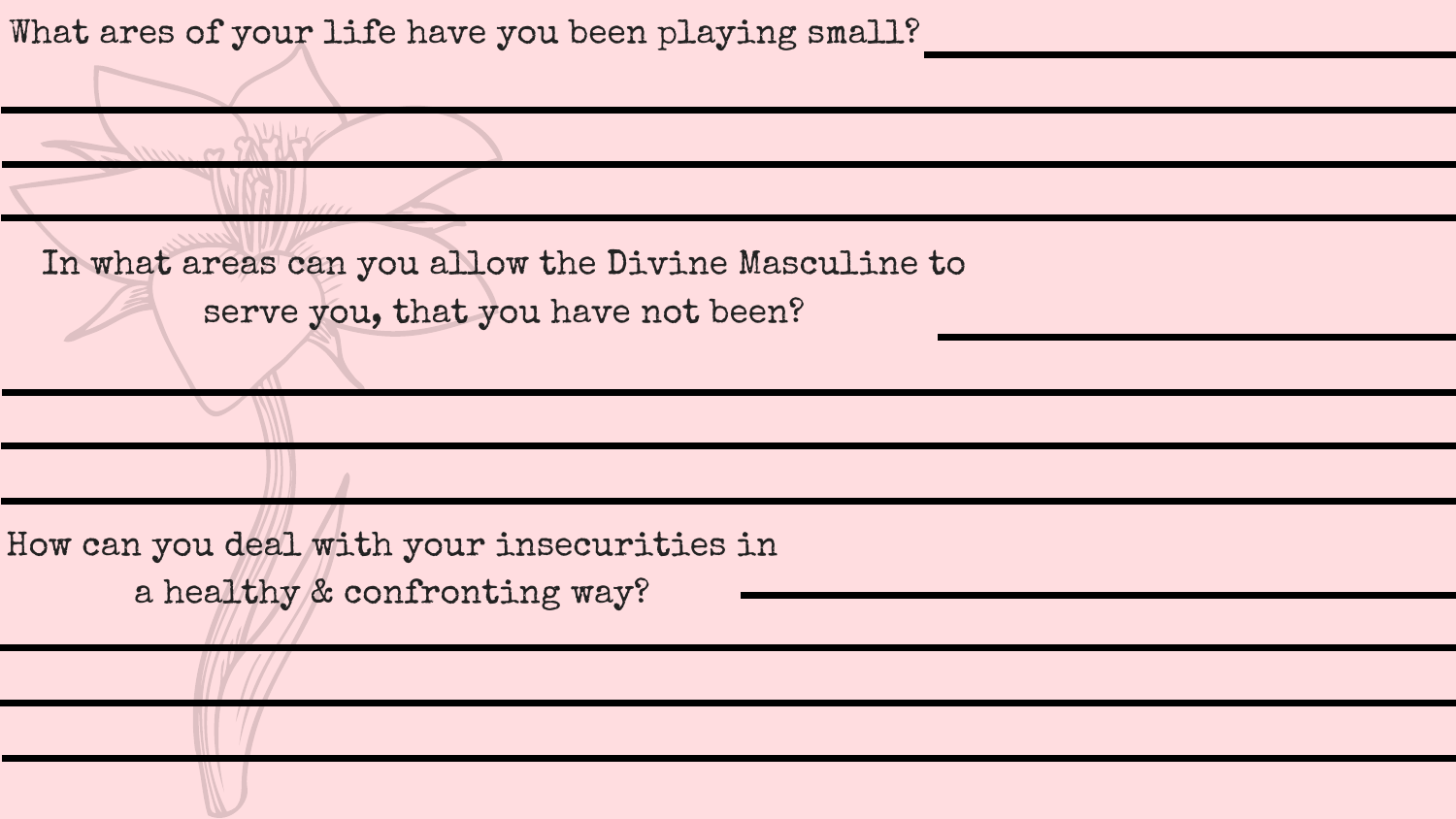Divine Feminine Divine Masculine Complete this diagram with goals you have for the Feminine & Masculine Energy. For example, art may go with the Feminine, Structure may go on the Masculine side, and Strength may go in the middle. Get creative with it & allow yourself to fully express the Energies that want to come through. This will help you understand your own process better, so you can be more proactive.